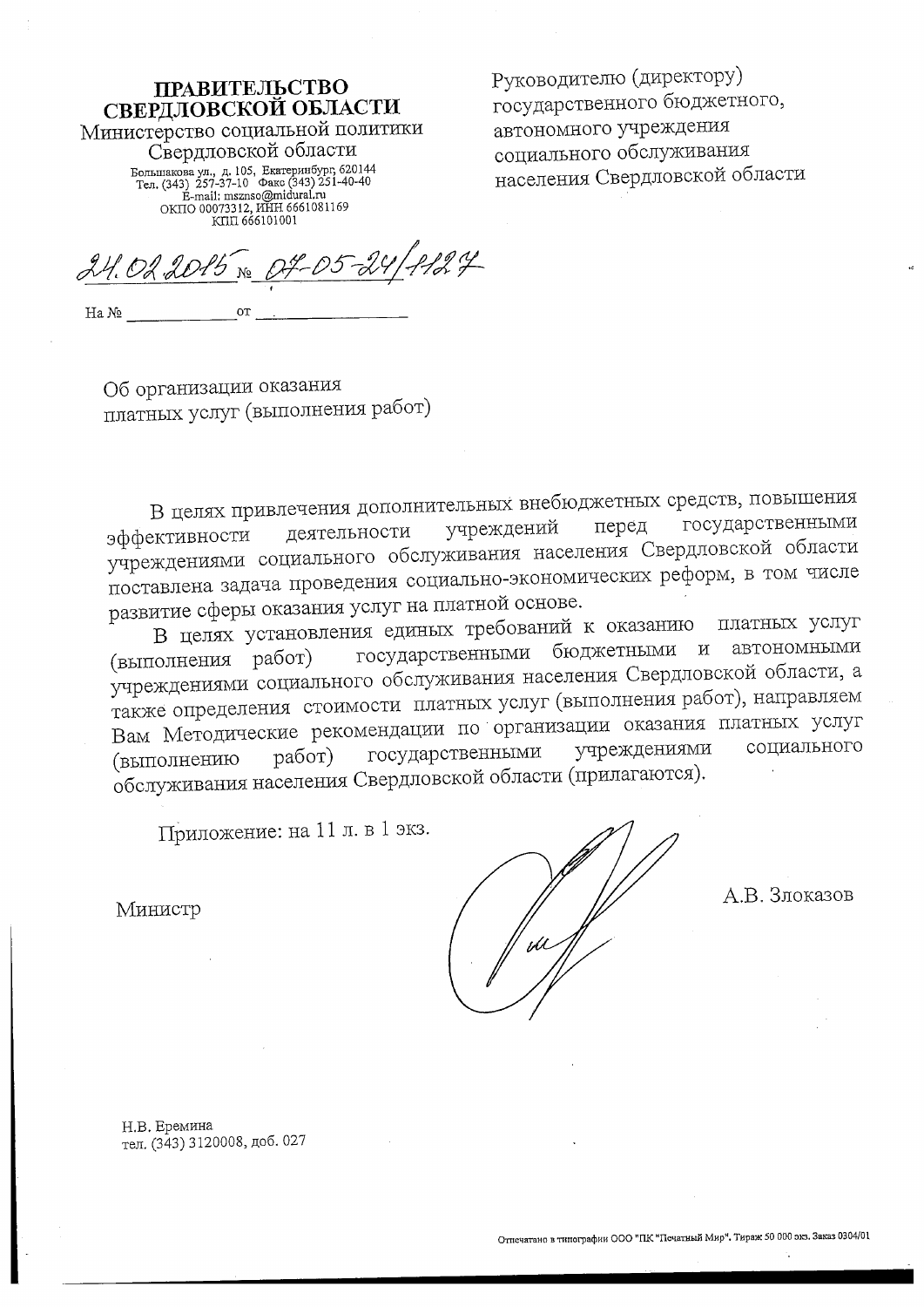### Методические рекомендации по оказанию платных услуг (выполнения работ) государственными учреждениями социального обслуживания населения Свердловской области

 $1_{-}$ Общие положения.

В соответствии с пунктом 2 статьи 24 Федерального закона от 12 января 1996 года № 7-ФЗ «О некоммерческих организациях» (далее - Федеральный закон № 7-ФЗ) некоммерческая организация может осуществлять предпринимательскую и иную приносящую доход деятельность лишь постольку, поскольку это служит достижению целей, ради которых она создана, и соответствует указанным целям, при условии, что такая деятельность указана в ее учредительных документах. Аналогичные положения закреплены в пункте 7 статьи 4 Федерального закона от 03 ноября 2006 года № 174-ФЗ "Об автономных учреждениях" (далее - Федеральный закон № 174-ФЗ).

соответствии с уставами государственных автономных и бюджетных B. учреждений социального обслуживания населения Свердловской области (далее по тексту - учреждения) учреждение вправе осуществлять иные виды деятельности (не относящиеся к его основным видам деятельности), направленные на достижение целей, ради которых оно создано, и соответствующие этим целям.

ВЫПОЛНЯТЬ работы, оказывать Учреждение вправе услуги гражданам  $\rm\,M$ юридическим лицам за плату по видам деятельности, не относящимся к его основной пеятельности.

Основной задачей данных рекомендаций является разъяснение процедуры оказания услуг (выполнения работ) за плату по видам деятельности, не входящим в государственное задание.

методические разработаны Настоящие рекомендации  $\, {\bf B}$ соответствии  $\mathbf C$ действующими нормативными правовыми актами Российской Федерации, в том числе:

Гражданский кодекс Российской Федерации;

Бюджетный кодекс Российской Федерации;

Налоговый кодекс Российской Федерации;

Федеральный Закон от 12 января 1996 года № 7-ФЗ «О некоммерческих организациях»;

Федеральный Закон от 03 ноября 2006 года № 174-ФЗ «Об автономных учреждениях»;

Федеральный Закон от 26 июля 2006 года № 135-ФЗ «О защите конкуренции»;

Федеральный Закон от 07 февраля 1992 года № 2300-1 «О защите прав потребителей»;

Федеральный закон от 08 мая 2010 года № 83-ФЗ (в редакции от 04.10.2014) «О внесении изменений в отдельные законодательные акты Российской Федерации в связи с совершенствованием правового положения государственных (муниципальных) учреждений»;

приказ Минтруда России от 05.09.2013 № 447н «Об утверждении Порядка составления и утверждения плана финансово-хозяйственной деятельности федеральных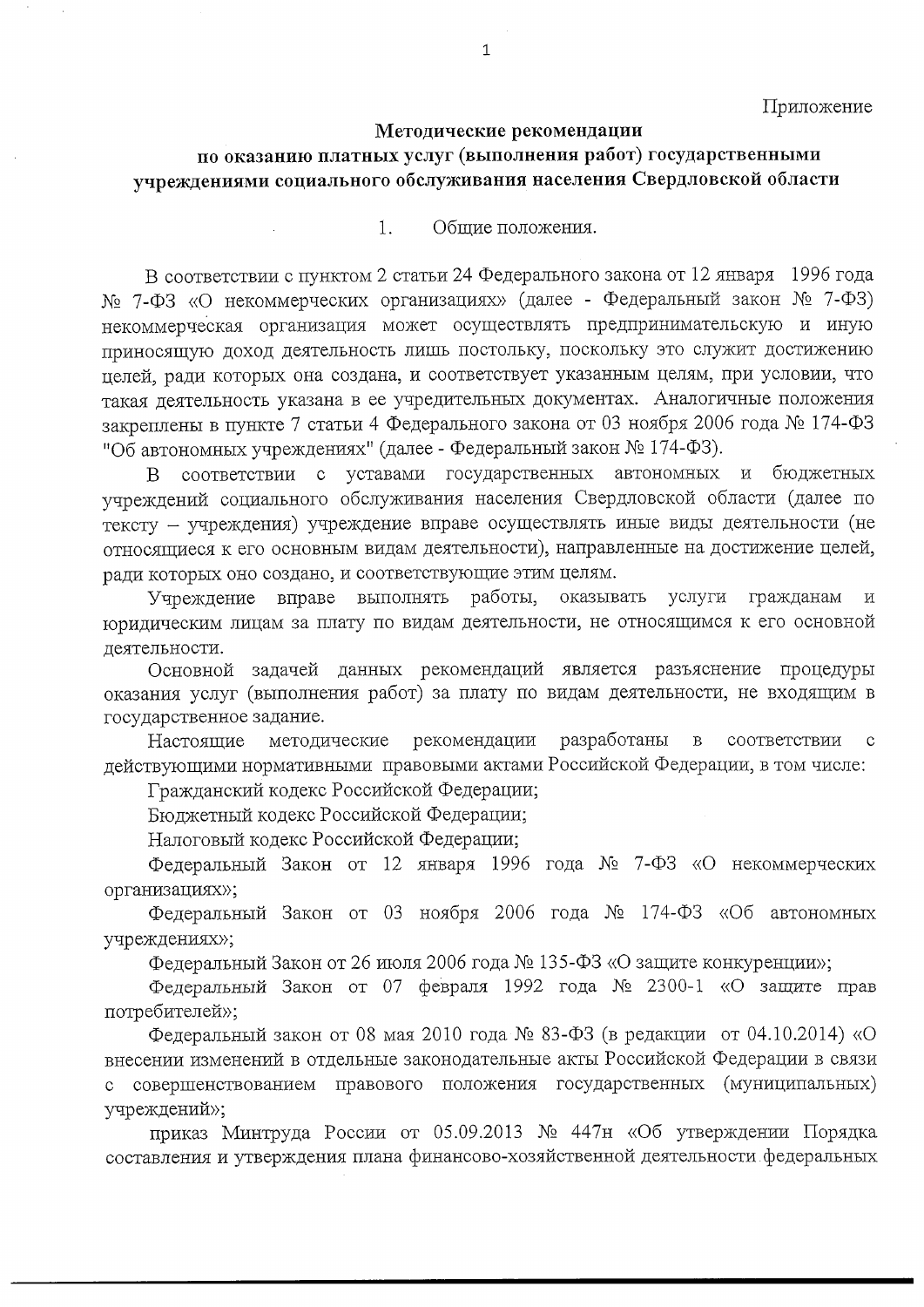государственных бюджетных учреждений, находящихся в ведении Министерства труда и социальной защиты Российской Федерации»;

приказ Министерства финансов Российской Федерации от 01.12.2010 № 157н «Об утверждении Единого плана счетов бухгалтерского учета для органов государственной власти (государственных органов), органов местного самоуправления, органов управления государственными внебюджетными фондами, государственных академий (муниципальных) учреждений и Инструкции  $\overline{110}$ ero государственных наук, применению»;

приказ Министерства финансов Российской Федерации от 23.12.2010 № 183н «Об утверждении Плана счетов бухгалтерского учета автономных учреждений и Инструкции по его применению»;

приказ Министерства финансов Российской Федерации от 16.12.2010 № 174н «Об утверждении Плана счетов бухгалтерского учета бюджетных учреждений и Инструкции по его применению»;

приказ Министерства финансов Российской Федерации от 06.12.2010 № 162н «Об утверждении Плана счетов бюджетного учета и Инструкции по его применению»;

приказ Министерства финансов Российской Федерации от 28.12.2010 № 191н «Об утверждении Инструкции о порядке составления и представления годовой, квартальной и месячной отчетности об исполнении бюджетов бюджетной системы Российской Федерации»;

приказ Министерства финансов Российской Федерации от 25.03.2011 № 33н «Об утверждении Инструкции о порядке составления, представления годовой, квартальной (муниципальных) бюджетных бухгалтерской отчетности государственных автономных учреждений»;

и иными нормативными правовыми актами Российской Федерации и Свердловской области.

> $2.$ Основные понятия, применяемые

в настоящих методических рекомендациях.

В настоящих методических рекомендациях применяются следующие основные понятия:

«потребитель» - организация (юридическое лицо) или гражданин, имеющие намерения заказать либо заказывающие услуги (работы) для себя или граждан;

- государственные учреждения социального обслуживания «исполнитель» населения Свердловской области;

«платные услуги» - услуги (работы), не отнесенные уставом учреждения к основным видам деятельности, но которые учреждение вправе оказывать (выполнять) для достижения целей, ради которых это учреждение создано (далее по тексту платные услуги).

> 3. Основные условия оказания платных услуг в учреждении.

Оказание платных услуг осуществляется при соблюдении следующих основных условий: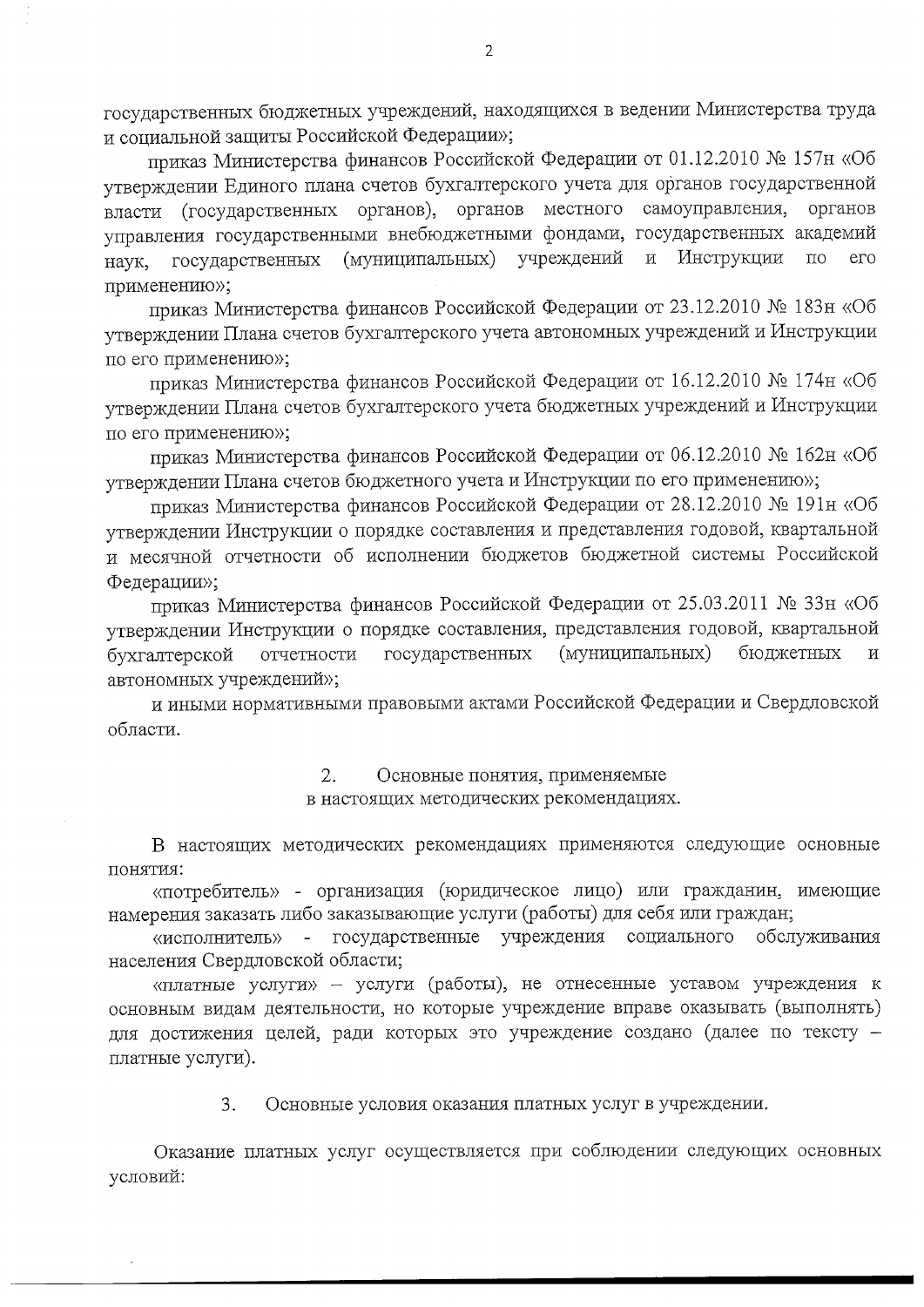деятельность по оказанию платных услуг осуществляется в соответствии  $\mathbf C$ учредительными документами учреждения;

уставом учреждения в соответствии с действующим законодательством предусмотрен исчерпывающий перечень иных видов деятельности, приносящей доход, которые учреждение вправе осуществлять;

при оказании платных услуг сохраняется установленный режим работы учреждения;

не допускается оказание платных услуг взамен или в ущерб основной уставной деятельности учреждения;

оказание платных услуг не должно ухудшать качество предоставления социальных услуг, оказываемых учреждением в рамках выполнения государственного задания;

учреждение не имеет права отказаться от выполнения государственного задания в пользу оказания платных услуг.

платные услуги должны соответствовать установленным стандартам, техническим условиям, другим требованиям и нормам, действующим в Российской Федерации;

расходы, связанные с оказанием платных услуг, осуществляются за счет доходов, полученных от платных услуг;

ведение в учреждении раздельного учета имущества, используемого для оказания платных услуг, доходов и расходов от деятельности по оказанию платных услуг;

ведение отдельного учета рабочего времени работников, оказывающих платные услуги;

обеспечение доступности услуг, оказываемых учреждением за плату, для потребителей;

обеспечение потребителей бесплатной, доступной и достоверной информацией о платных услугах;

платные услуги оказываются потребителям на добровольной основе;

деятельность по оказанию платных услуг, на которую в соответствии с законодательством Российской Федерации требуется специальное разрешение лицензия, осуществляется при её наличии и в указанный в ней срок действия.

> Организация оказания платных услуг в учреждении. 4.

Источниками финансовых средств учреждений при организации платных услуг : котонкция

средства граждан, организаций;

финансовые средства учреждения, полученные от деятельности, приносящей доход;

другие разрешенные законодательством источники.

Для оказания платных услуг руководителю (директору) учреждения рекомендуется издавать приказы об утверждении:

положения (правил) оказания платных услуг в учреждении;

положения об оплате труда работников, занятых оказанием платных услуг.

Распределение денежных средств на оплату труда работников осуществляется с учетом их индивидуального трудового вклада и регламентируется положением об оплате труда работников, занятых оказанием платных услуг.

Руководителю (директору) учреждения рекомендуется устанавливать приказом

3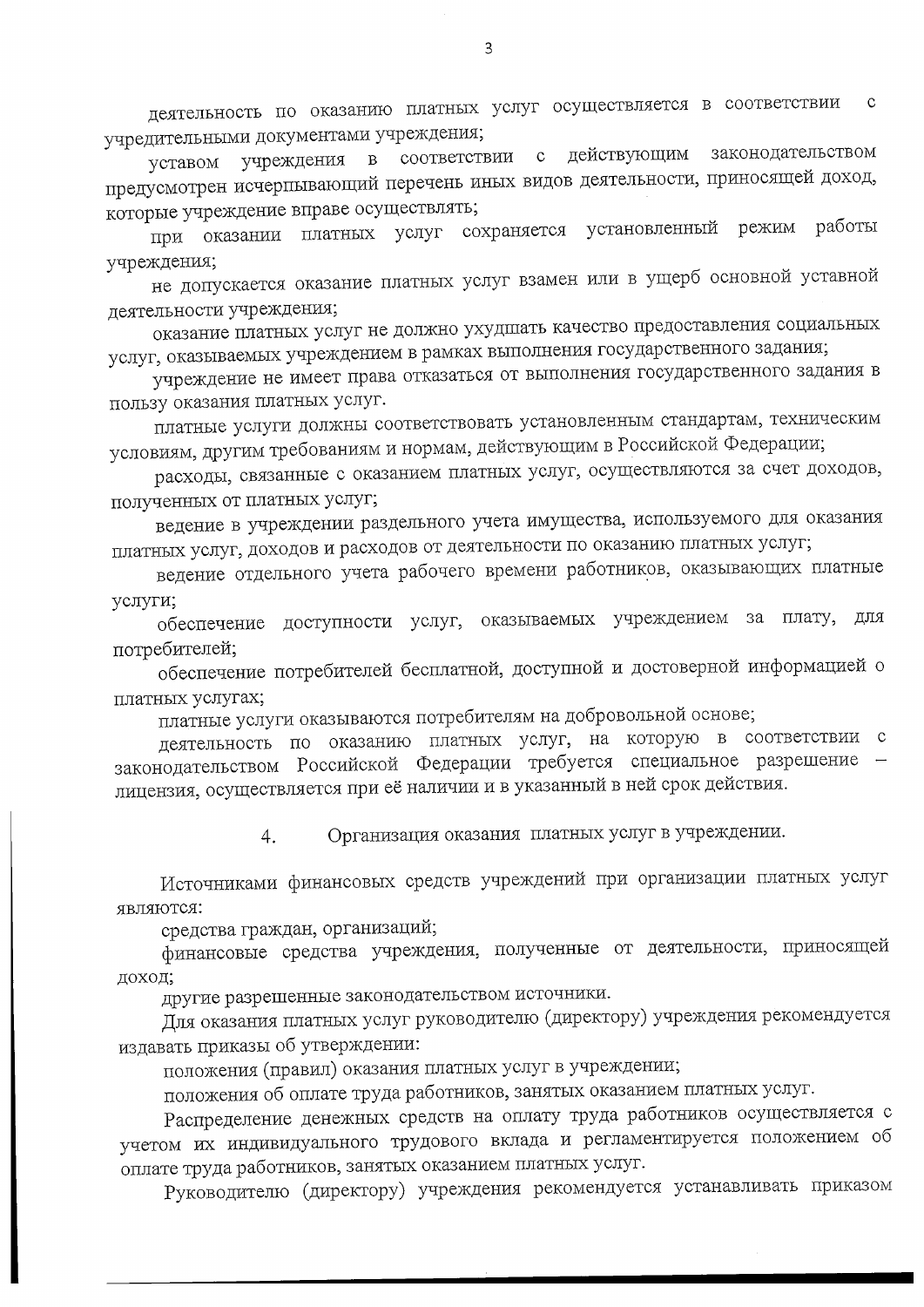стимулирующие выплаты работникам за организацию и развитие платных услуг на основании результатов анализа доходов, полученных от оказания платных услуг учреждением.

Учреждение разрабатывает Перечень платных услуг в соответствии с Уставом учреждения и определяет их стоимость (цены).

Перечень платных услуг и их стоимость (цены) утверждаются руководителем (директором) учреждения.

Платные услуги оказываются в соответствии с договором, заключенным между исполнителем и потребителем.

Договор заключается в письменной форме и должен содержать следующие сведения:

1) стороны договора:

а) наименование государственного учреждения социального обслуживания (исполнителя) и место его нахождения (юридический адрес) в соответствии с учредительными документами;

б) фамилию, имя, отчество, телефон и адрес потребителя;

2) предмет договора;

3) порядок предоставления платных услуг:

а) сроки оказания платных услуг;

б) перечень (виды) платных услуг, их стоимость;

- 4) порядок оплаты услуг;
- 5) ответственность сторон;
- 6) срок действия договора;
- 7) реквизиты сторон;

8) иные существенные условия в соответствии с действующим законодательством.

Договор составляется в двух экземплярах, один из которых находится у исполнителя, другой - у потребителя.

С целью подтверждения факта выполнения работ либо оказания услуг по договору между исполнителем и потребителем составляется Акт выполненных работ (оказанных услуг). В акте сдачи-приемки выполненных работ (оказанных услуг) отображаются виды и стоимость фактически выполненных работ (оказанных услуг).

Потребитель обязан оплатить услуги (работы) в порядке и в сроки, указанные в договоре. Потребителю в соответствии с законодательством Российской Федерации должен быть выдан документ, подтверждающий оплату услуг.

Учреждение обязано до заключения договора предоставить потребителю достоверную информацию о платных услугах, обеспечивающую возможность их Информация должна размещаться  $\, {\bf B}$ учреждении на выбора. правильного информационных стендах в удобном для обозрения месте, в сети Интернет.

Информация, размещенная на информационных стендах, должна быть доступна неограниченному кругу лиц в течение всего времени работы учреждения.

Информация должна содержать следующие сведения:

адрес места нахождения учреждения (юридического лица и филиала), данные документа, подтверждающего факт внесения сведений о юридическом лице в Единый государственный реестр юридических лиц с указанием органа, осуществившего государственную регистрацию;

сведения о лицензии на осуществление деятельности (номер и дата регистрации), в случае если оказываемые учреждением виды деятельности, подлежат лицензированию,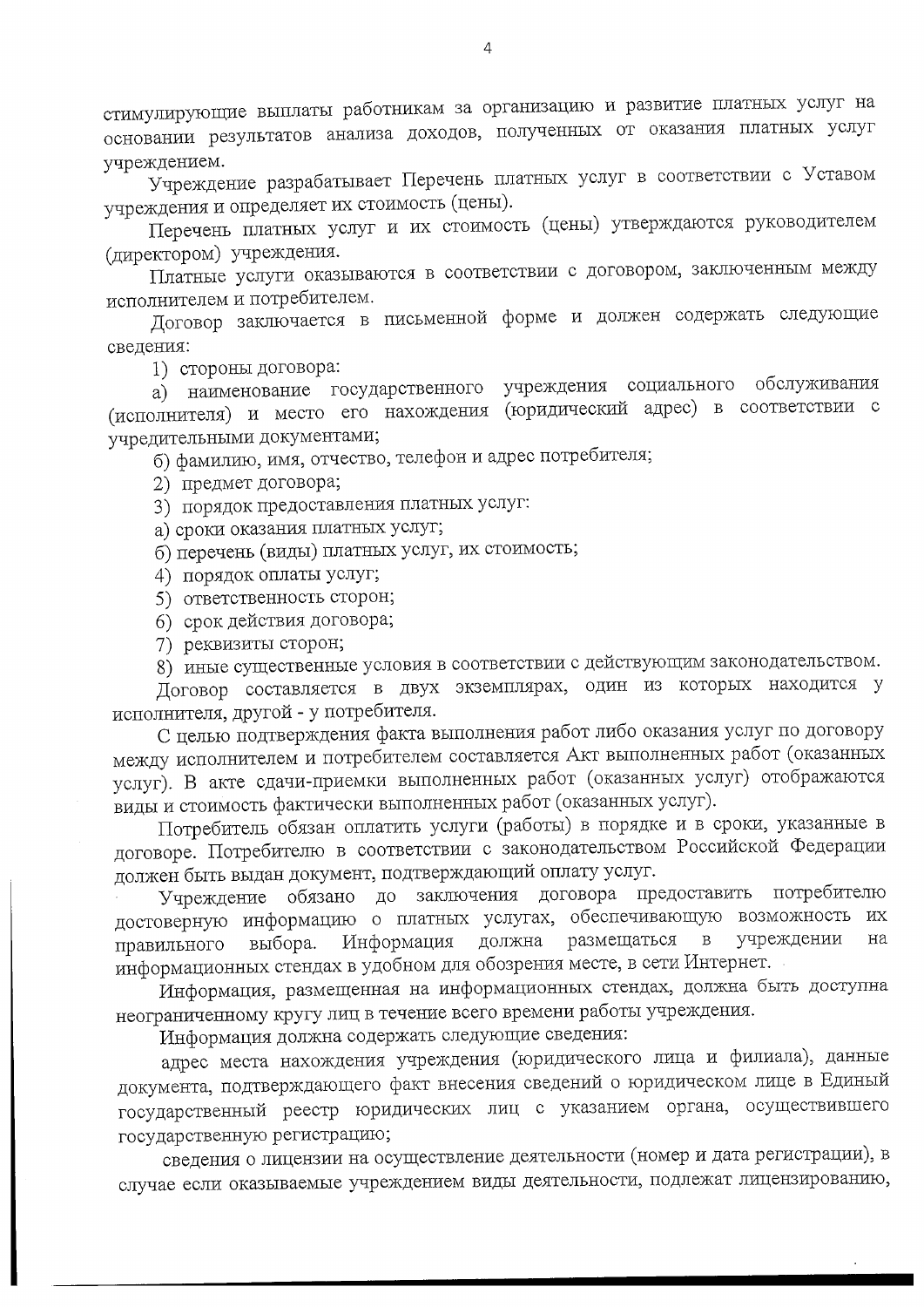перечень услуг в соответствии с лицензией, наименование, адрес места нахождения и телефон выдавшего ее лицензирующего органа;

перечень платных услуг с указанием их стоимости (цены) в рублях, сведения об условиях, порядке, форме оказания услуг и порядке их оплаты;

сведения о работниках, участвующих в предоставлении платных услуг, об уровне их профессионального образования и квалификации;

режим работы учреждения, график работы работников, оказывающих платные услуги;

адреса и телефоны органа, осуществляющего функции и полномочия учредителя учреждения; органа, осуществляющего функции по контролю и надзору в сфере защиты прав потребителей, иных органов, осуществляющих контроль и надзор за деятельностью учреждения;

работников учреждения, (бездействия) действий обжалования порядок предоставляющих платные услуги.

Учреждение обязано при оказании платной услуги соблюдать права потребителя в соответствии с действующим законодательством Российской Федерации.

Оказание платных услуг для граждан и юридических лиц Российской Федерации, иностранным гражданам осуществляется на одинаковых при оказании однородных услуг условиях.

> Порядок расчета стоимости (цены) платных услуг 5.

Стоимость (цена) платных услуг рассчитывается учреждением самостоятельно.

Стоимость (цены) платных услуг, если иное не установлено законодательством, утверждаются руководителем учреждения.

Стоимость (цены) платных услуг рекомендуется устанавливать не менее чем на один календарный год.

Основанием для рассмотрения вопроса об изменении стоимости (цен) платных услуг является:

существенное изменение условий деятельности учреждения, влияющее на стоимость (цена) соответствующей услуги (работы), оказываемой за плату;

изменение размера оплаты труда работников учреждения;

изменение налогообложения платных услуг;

значительный рост инфляции.

Плата за оказание услуг должна обеспечивать полное возмещение обоснованных и документально подтвержденных затрат (расходов) учреждения на их оказание.

Учреждения определяют стоимость (цены) платных услуг на основании калькуляции с учетом:

анализа затрат на оказание платных услуг;

анализа существующего и прогнозируемого объема предложений на аналогичные услуги и уровня рыночных цен на них;

анализа существующего и прогнозируемого спроса на аналогичные услуги.

Стоимость (цена) платных услуг рассчитывается с учетом методики расчета, приведенной в приложении к настоящим методическим рекомендациям.

Оплата за оказание услуг (выполненные работы) может производиться путем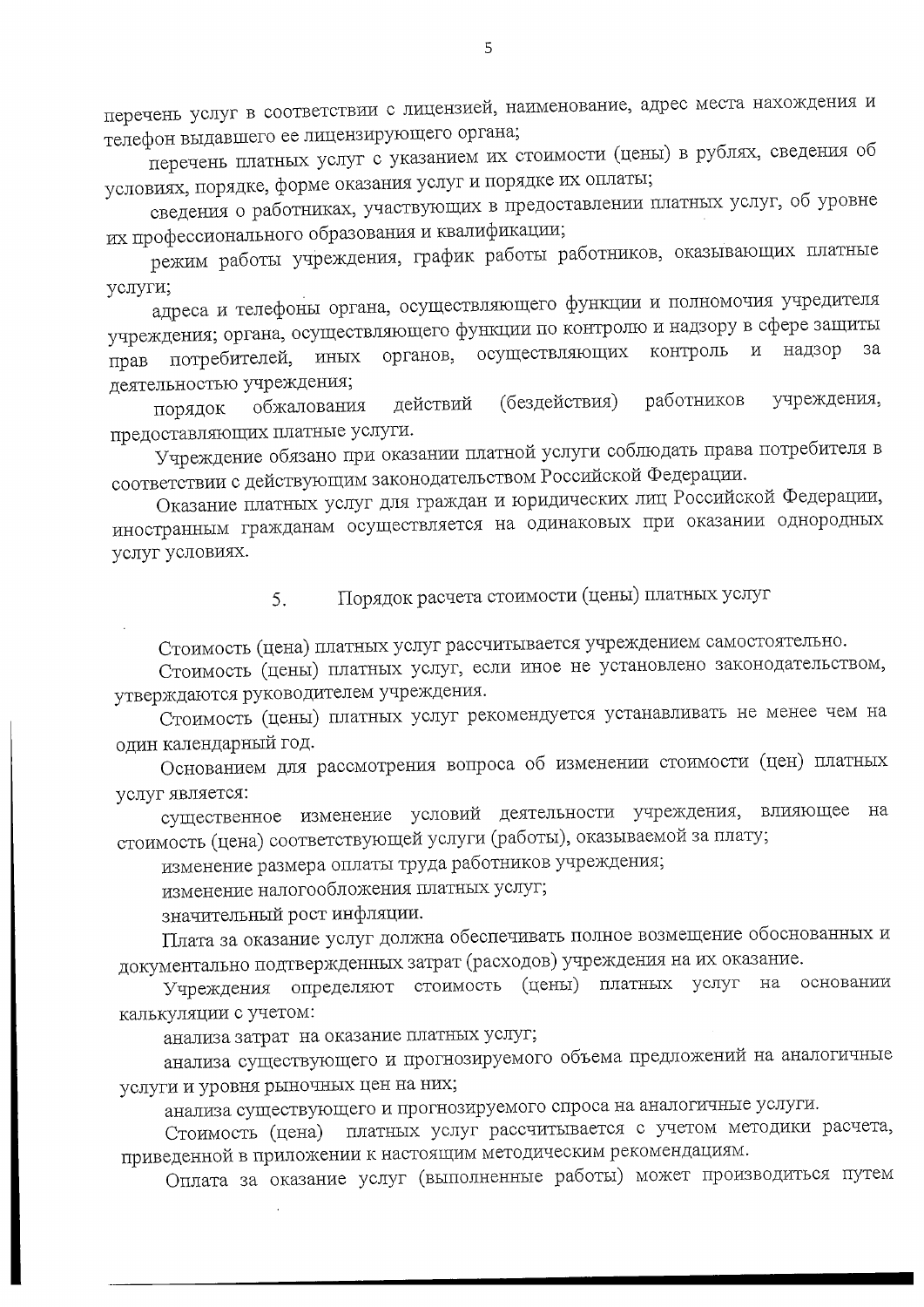наличного или безналичного расчета.

Оплата услуг (работ) за наличный расчет осуществляется с использованием контрольно-кассовой техники или используются бланки строгой отчетности.

При оплате услуг (работ) за наличный расчет потребителю выдается кассовый чек или квитанция к приходному кассовому ордеру формы 0310001, или квитанция формы 0504510, относящиеся к бланкам строгой отчетности и подтверждающие прием наличных денег.

При безналичной форме оплаты услуг (работ) потребителем осуществляется перечисление денежных средств на соответствующий лицевой счет учреждения.

Расчеты с потребителями, имеющими ограничения в передвижении, которым платные услуги оказываются на дому, осуществляются уполномоченным работником учреждения с обязательной выдачей квитанции формы 0504510 и последующей сдачей полученных денежных средств в кассу учреждения.

Учет и расходование средств, полученных от оказания платных услуг 6.

Учреждение должно организовать раздельный учет доходов и расходов по основной деятельности и иной деятельности, приносящей доход.

Учреждения, оказывающие платные услуги, формируют учетную политику в целях налогового учета.

Средства, полученные учреждением от оказания платных услуг, планируются и расходуются по КОСГУ в соответствии с планом финансово-хозяйственной деятельности, утвержденным в установленном порядке.

Учреждение самостоятельно определяет направления использования средств, полученных от оказания платных услуг, в том числе:

на расходы по содержанию имущества, используемого для оказания платных услуг, в соответствии с калькуляцией;

на закупку сырья и материалов, используемых при оказании платных услуг;

суммы, превышающие доходы над расходами, могут направляться на развитие материально-технической базы учреждения, профессиональную подготовку кадров, в том числе и для осуществления основных видов деятельности;

на оплату труда и начисления на оплату труда работников, непосредственно оказывающих платные услуги.

Суммы поступлений и выплат за счет средств, полученных от оказания платных услуг, отражаются в ежемесячной, ежеквартальной и годовой бухгалтерской отчетности учреждения в соответствии с действующим законодательством.

Затраты на содержание недвижимого имущества или особо ценного движимого имущества, закрепленного за учреждением учредителем, и используемого для оказания платных услуг, должны полностью или частично покрываться за счет средств, полученных от оказания платных услуг. Объем субсидии бюджета на содержание недвижимого имущества или особо ценного движимого имущества, закрепленного за учреждением, рассчитывается с учетом средств, полученных от оказания платных услуг.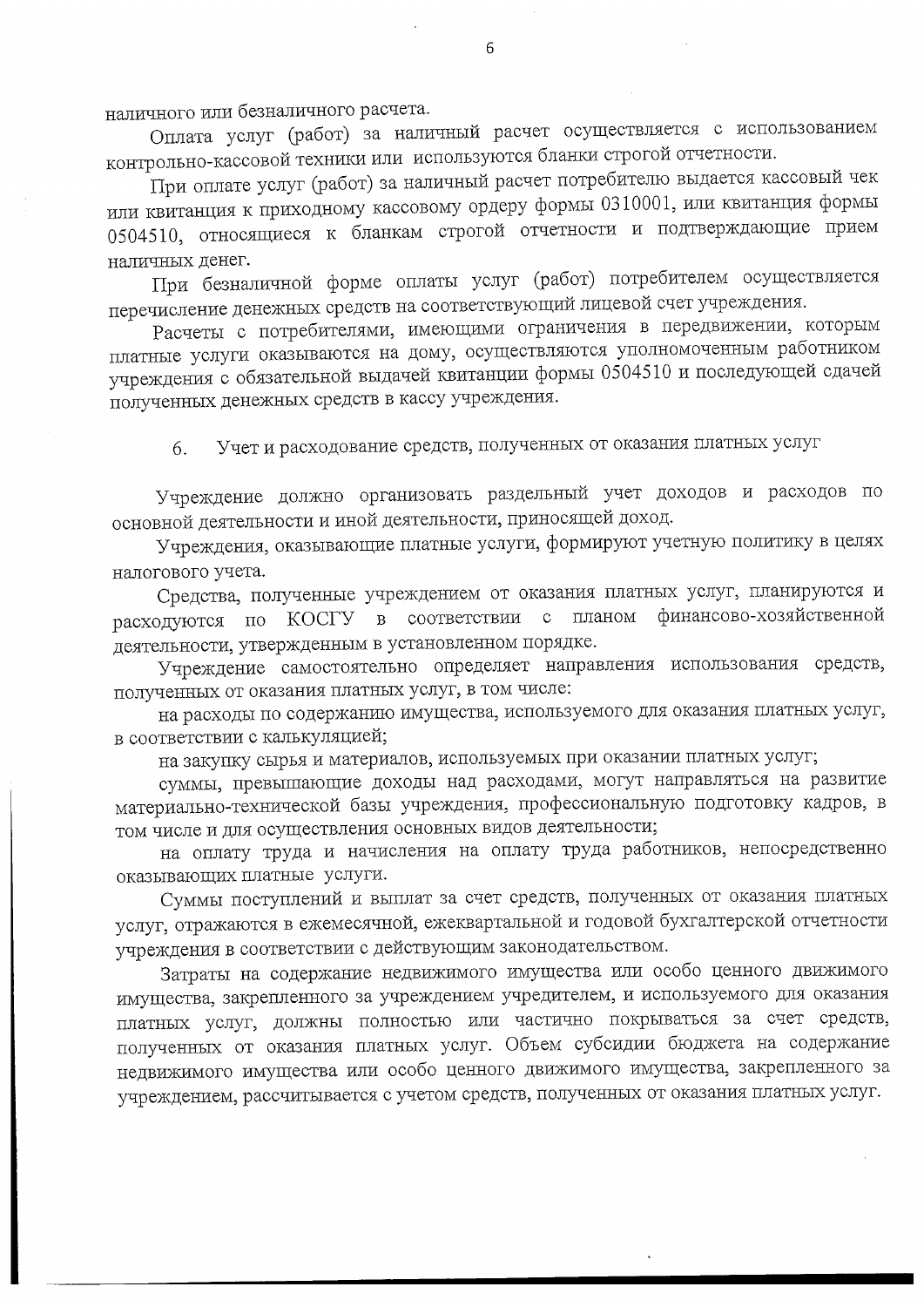#### Контроль за предоставлением платных услуг  $7_{\odot}$

Контроль за организацией и оказанием платных услуг, а также правильностью взимания платы за услуги осуществляют в пределах своей компетенции орган, осуществляющий функции и полномочия учредителя, и другие государственные органы, на которые в соответствии с нормативными правовыми актами возложены функции по контролю за деятельностью учреждений.

Государственная и общественная защита прав потребителей осуществляется в соответствии с Законом Российской Федерации от 07 февраля 1992 года № 2300-1 «О защите прав потребителей».

установленных потребителей, законами  $\rm\,M$ ИНЫМИ нарушение прав 3a несет Федерации, учреждение актами Российской правовыми нормативными гражданско-правовую уголовную или административную, дисциплинарную, ответственность в соответствии с законодательством Российской Федерации.

Текущий контроль за деятельностью учреждения по оказанию платных услуг учреждения. Руководитель (директор) (директор) руководитель обеспечивает учреждения несет ответственность за организацию деятельности учреждения по оказанию платных услуг, в том числе:

за объем и качество оказываемых платных услуг;

за правильность взимания платы за оказание платных услуг и расходованием полученных средств;

за обеспечение граждан достаточной и достоверной информацией об оказываемых платных услугах;

за соблюдение требований законодательства предоставления платных услуг;

за своевременное рассмотрение письменных и иных обращений граждан в связи с оказанием платных услуг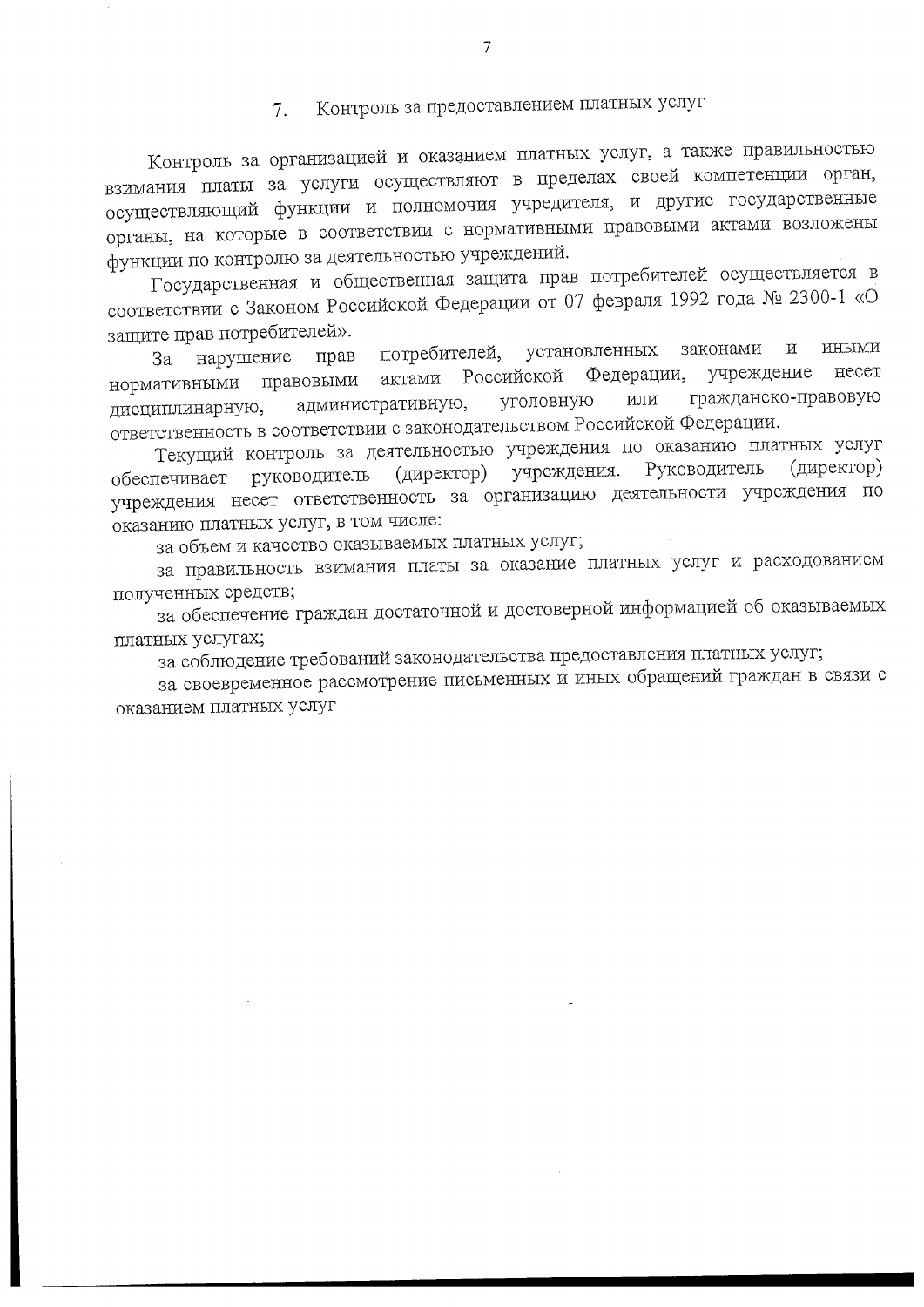## Методика расчета стоимости (цены) на платные услуги.

### 1. Основные положения

Стоимость (цена) платных услуг утверждается руководителем (директором) учреждения по согласованию с главным бухгалтером учреждения.

Стоимость (цена) платных услуг определяются исходя из себестоимости и рентабельности с учетом конъюнктуры рынка, качества и потребительских свойств данных услуг.

Для расчета стоимости (цены) платных услуг расходы делятся на прямые и косвенные.

К прямым расходам относятся расходы, технологически связанные с услугой и используемые в процессе ее оказания:

расходы на оплату труда и начисления на оплату труда работников, непосредственно оказывающих платные услуги;

расходы на оплату коммунальных услуг, расходы на содержание имущества;

непосредственно запасов, приобретение материальных расходы на используемых в процессе оказания платной услуги.

К косвенным расходам (накладным расходам) относятся те виды расходов, которые необходимы для обеспечения оказания платной услуги, но не потребляемые непосредственно в процессе оказания платной услуги. Например: заработная плата административно-управленческого аппарата и прочего персонала, оплата коммунальных услуг, оплата аренды, услуги связи, налоги, транспортные расходы, расходы на командировки и служебные разъезды, иные расходы, не входящие в состав прямых затрат.

Косвенные расходы относятся на стоимость платных услуг через расчетные коэффициенты накладных расходов.

Сумма накладных расходов, приходящаяся на одну услугу, определяется путем применения коэффициента накладных расходов к сумме затрат на оплату труда работников, непосредственно оказывающих платные услуги, с учетом начислений на оплату труда.

### 2. Расчет расходов на оплату труда.

Для определения расходов на оплату труда раздельно рассчитывается заработная плата работников, непосредственно оказывающих платные услуги (далее по тексту основной персонал) и работников, обеспечивающих предоставление платных услуг (далее по тексту - вспомогательный персонал).

В расходы на оплату труда (на основании положения об оплате труда, приказов, распоряжений, трудовых договоров и пр. локальных документов учреждения) включаются:

должностной оклад;

выплаты компенсационного характера в установленном законодательством порядке,

выплаты стимулирующего характера согласно действующим нормативным актам.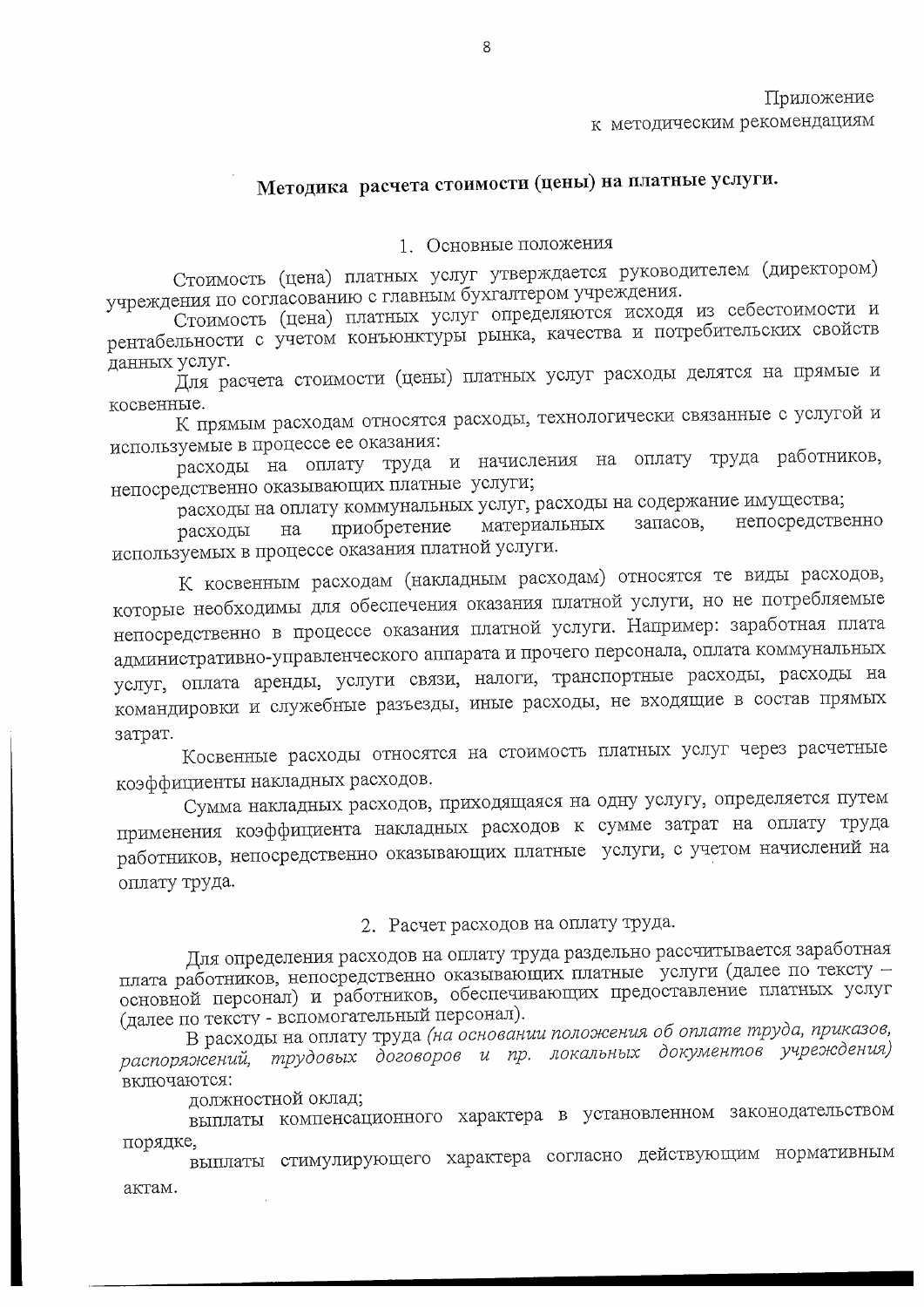установленном труда, исчисленные в порядке, оплату начисления на федеральным законодательством.

| No        | Должность   | Время *     | Среднемесяч | Среднемесячная                 |        | Начислен  Среднемесячна  | <b>Гасходы</b> |
|-----------|-------------|-------------|-------------|--------------------------------|--------|--------------------------|----------------|
|           | исполнителя | выполнения  | ный фонд    | заработная плата с             | ия на  | я заработная             | на оплату      |
| $\Pi/\Pi$ |             | услуги, мин | рабочего    | учетом                         | оплату | плата с учетом           | труда          |
|           | согласно    |             | времени,    | компенсационных и <sub> </sub> | труда, | компенсационн  персонала |                |
|           | штатному    |             | мин.        | стимулирующих                  | руб.   | ых и                     | на             |
|           | расписанию  |             |             | выплат,                        |        | стимулирующи             | оказание       |
|           | учреждения  |             |             | предусмотренных                |        | х выплат, с              | услуги,        |
|           |             |             |             |                                |        | учетом                   | рублей         |
|           |             |             |             | локальным                      |        | начислений на            | (гр. 8=гр.     |
|           |             |             |             | документом                     |        |                          | 7/rp.4x        |
|           |             |             |             | учреждения **,                 |        | оплату труда,            |                |
|           |             |             |             | рублей                         |        | <i>рублей</i> (гр. 5 +   | rp.3)          |
|           |             |             |             |                                |        | rp.6                     |                |
|           | 2           | ζ           | 4           | 5                              | 6      |                          | 8              |
|           |             |             |             |                                |        |                          |                |
|           |             |             |             |                                |        |                          |                |
|           |             |             |             |                                |        |                          |                |

|  | Пример расчета расходов на оплату труда основного персонала |
|--|-------------------------------------------------------------|
|  |                                                             |

Итого

время оказания платной услуги указывается на основании проведенного хронометража либо установленных нормативов (при их наличии);

3. Расчет расходов на приобретение материальных запасов, потребляемых в

процессе оказания платной услуги.

В расчет затрат по данной статье включаются технологически необходимые расходы на единицу услуги, в соответствии с утвержденной нормативно-технической документацией.

Расходы на приобретение материальных запасов рассчитываются как произведение средней цены группы единиц материальных запасов на объем их потребления в процессе оказания платной услуги.

Пример расчета материальных запасов, непосредственно потребляемых в процессе оказания платной

| <u>үслүги</u> |                   |                |                 | Всего затраты на           |
|---------------|-------------------|----------------|-----------------|----------------------------|
| Наименование  | Единица измерения | Расход (объем) | Средняя цена    |                            |
| материальных  | материальных      | материальных   | группы единиц   | материальные запасы        |
|               | запасов           | запасов        | материальных    | (гр.5=гр.3 х гр.4), рублей |
| запасов       |                   |                | запасов, рублей |                            |
|               |                   |                |                 |                            |
|               |                   |                |                 |                            |
| ٠.            |                   |                |                 |                            |
|               |                   |                |                 |                            |
|               |                   |                |                 |                            |
| Итого         |                   |                |                 |                            |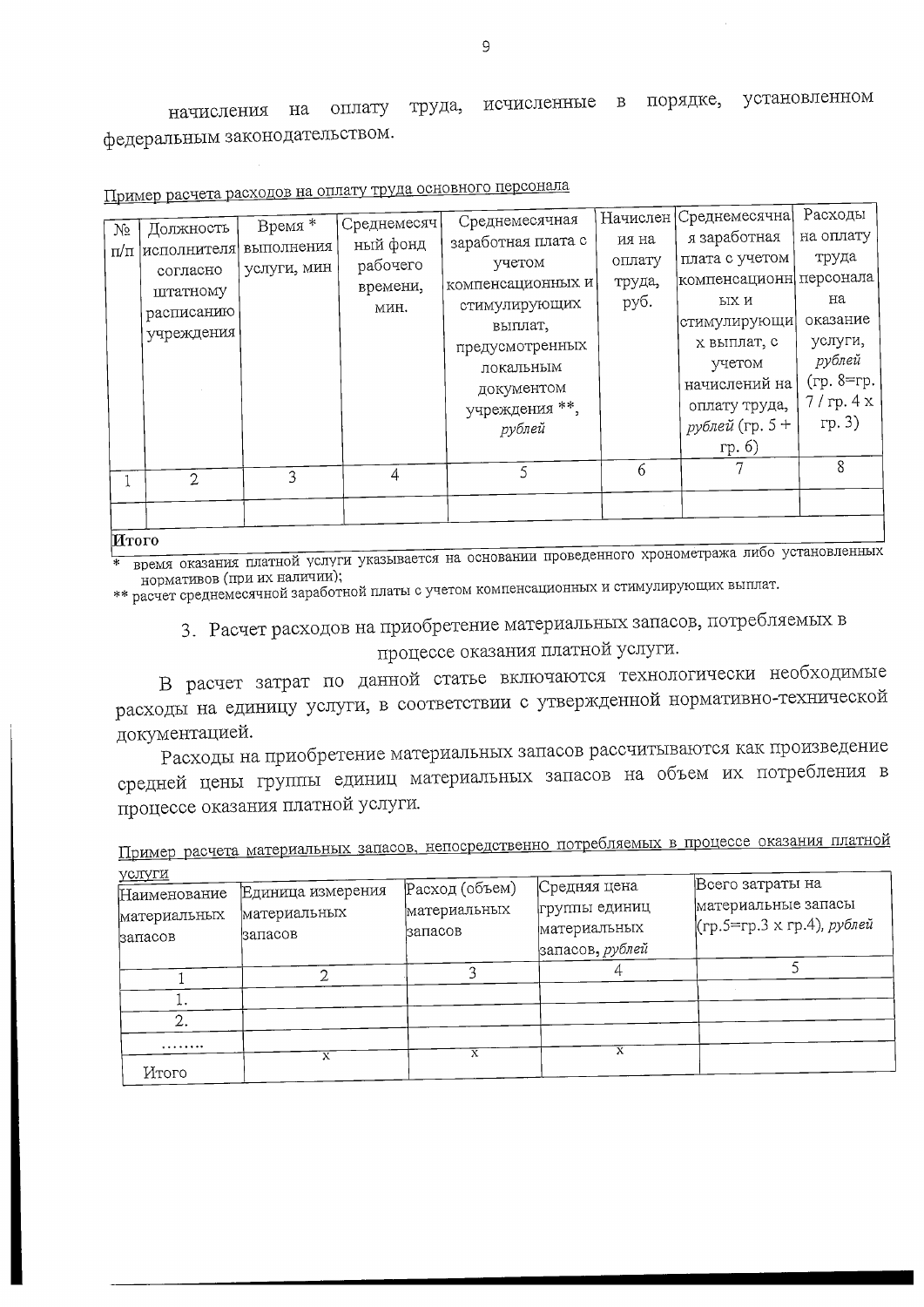# 4. Амортизация оборудования.

Годовая сумма амортизации каждого вида оборудования исчисляется исходя из балансовой стоимости основных средств (имущества), которую можно определить по «Инвентарной карточке учета основных средств» и норм амортизации, исчисленной исходя из срока полезного использования основных средств (имущества), определенных в соответствии с классификацией основных средств, утвержденной постановлением Правительства Российской Федерации от 01.01.2002 № 1 «О классификации основных средств, включаемых в амортизационные группы», постановлением Совета Министров СССР от 22 октября 1990 года № 1072 «О единых нормах амортизационных отчислений на полное восстановление основных фондов народного хозяйства СССР», с учетом принятой учетной политики учреждения.

Для тех видов техники, которые не указаны в амортизационных группах, амортизация рассчитывается исходя из сроков службы этих изделий, указанных в технических условиях.

Сумма начисленной амортизации оборудования, используемого при оказании платной услуги, определяется исходя из балансовой стоимости оборудования, годовой нормы его амортизации, годовой нормы времени работы оборудования, необходимого в процессе оказания платной услуги.

Пример расчета суммы начисленной амортизации оборудования, используемого при оказании платной

| <u>услуги</u><br> Наименование <br>! оборудования | Балансовая<br>стоимость<br>оборудования,<br>рублей | Годовая<br>норма<br>амортизац<br>ии, (%) | Годовая норма<br>времени работы<br>оборудования<br>(час.) | Время работы,<br>необходимого в<br>платной услуги,<br>час. | Сумма начисленной<br>амортизации<br>  процессе оказания (гр. 6 = гр. 2* гр. 3/ гр. 4* гр.)<br>рублей |
|---------------------------------------------------|----------------------------------------------------|------------------------------------------|-----------------------------------------------------------|------------------------------------------------------------|------------------------------------------------------------------------------------------------------|
|                                                   |                                                    |                                          |                                                           |                                                            |                                                                                                      |
| Итого                                             |                                                    | Χ                                        |                                                           |                                                            |                                                                                                      |

5. Расчет коэффициента накладных расходов.

Накладные расходы относятся на стоимость платной услуги через расчетный коэффициент накладных расходов.

Расчет коэффициента накладных расходов производится в целом по учреждению.

|        | Пример расчета коэффициента накладных расходов                                                                                                                                                                                             | Сумма, рублей |
|--------|--------------------------------------------------------------------------------------------------------------------------------------------------------------------------------------------------------------------------------------------|---------------|
| Nº π/π | Наименование расходов                                                                                                                                                                                                                      |               |
|        |                                                                                                                                                                                                                                            |               |
| 1.     | Годовой фонд оплаты труда вспомогательного персонала (административно-<br>управленческого, хозяйственно-обслуживающего персонала и иного, не<br>занятого непосредственно в оказании платной услуги) с учетом начислений<br>на оплату труда |               |
|        | Услуги по содержанию имущества                                                                                                                                                                                                             |               |
| 3.     | Коммунальные услуги                                                                                                                                                                                                                        |               |
| 4.     | Услуги связи                                                                                                                                                                                                                               |               |